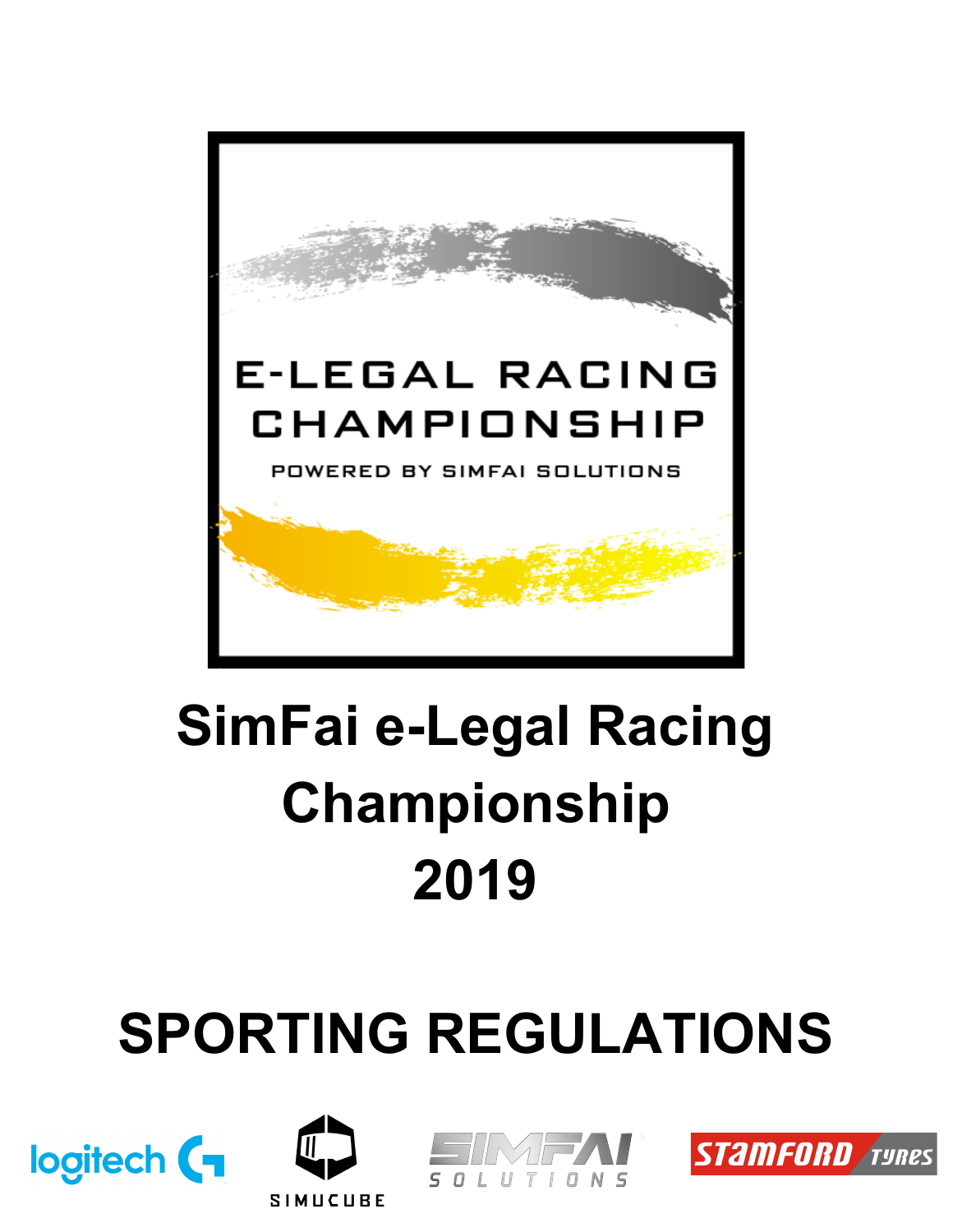| <b>DATES AND VENUES</b>                    | 3      |
|--------------------------------------------|--------|
| <b>REGISTRATION AND REQUIREMENTS</b>       | 3      |
| <b>CAR, HARDWARE &amp; CIRCUIT SPECS</b>   | 4      |
| <b>GENERAL TOURNAMENT RULES</b>            | 5      |
| <b>ON-TRACK RULES AND DRIVER ETIQUETTE</b> | 6      |
| <b>DISCIPLINARY PROCEDURES</b>             | 8      |
| <b>CONDUCT</b>                             | 9      |
| <b>PRINCIPLE AND RUNNING</b>               | 9      |
| <b>OVERALL CHAMPIONSHIP CLASSIFICATION</b> | 10     |
| <b>PRIZES AND AWARDS</b>                   | 11     |
| <b>RESERVATION OF RIGHTS</b>               | 11     |
| <b>COMMUNICATIONS</b>                      | 1<br>1 |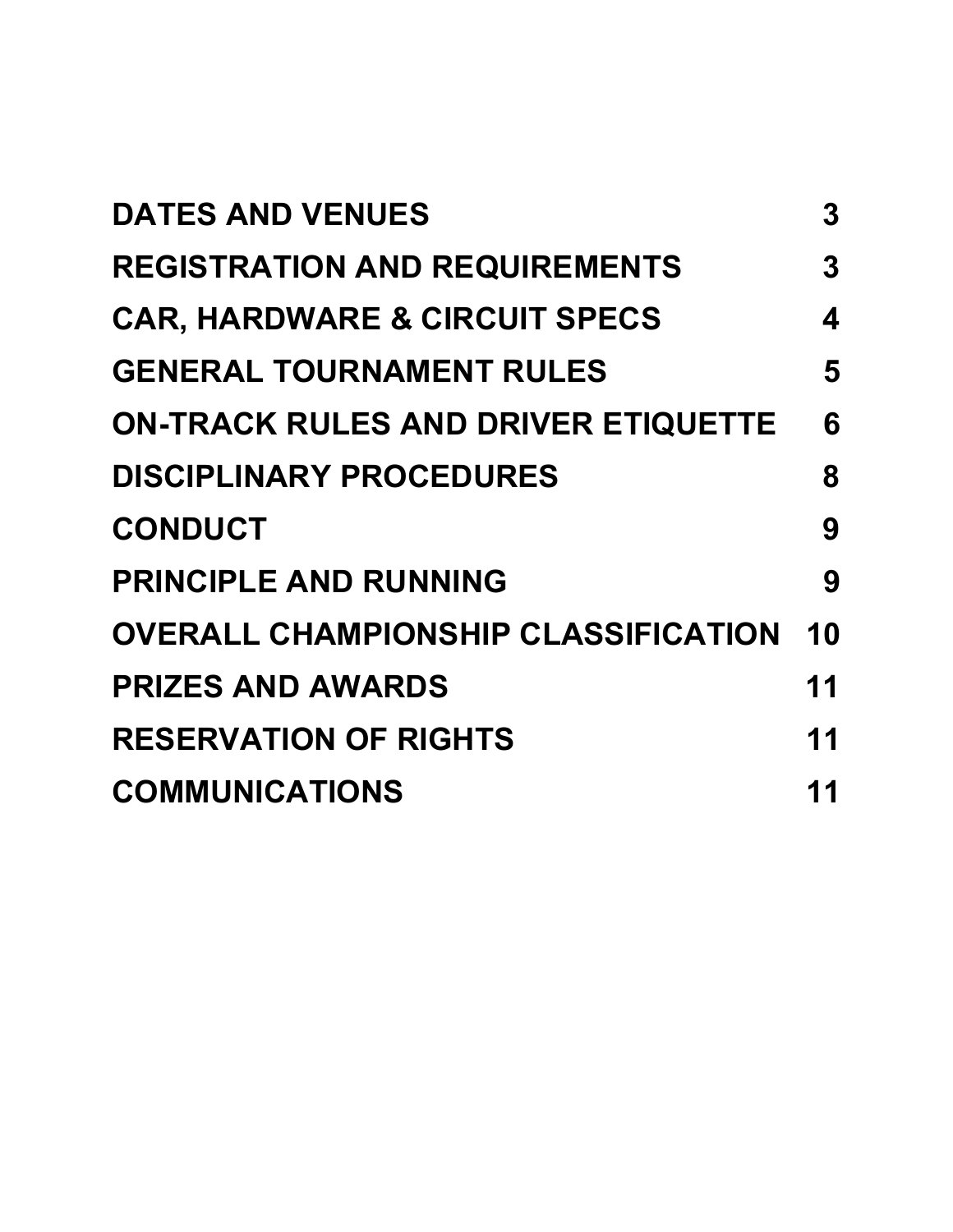## <span id="page-2-0"></span>1. DATES AND VENUES

| SimFai e-Legal Racing Championship Race Calendar |                                                                                                          |                                              |                                        |  |  |  |  |
|--------------------------------------------------|----------------------------------------------------------------------------------------------------------|----------------------------------------------|----------------------------------------|--|--|--|--|
| Date                                             | Time                                                                                                     | Circuit                                      | Location                               |  |  |  |  |
| 19 Oct 2019                                      | 1400 - Registration & Briefing                                                                           |                                              |                                        |  |  |  |  |
| 2 Nov 2019                                       | 1430 - Qualifying (Race 1)<br>1445 - Race (Race 1)                                                       | Thomson<br>Road Grand<br><b>Prix Circuit</b> |                                        |  |  |  |  |
| 16 Nov 2019                                      | 1515 - Qualifying (Race 2)<br>1530 - Race (Race 2)                                                       |                                              | <b>Stamford Tyres</b><br>Jurong Branch |  |  |  |  |
| 30 Nov 2019                                      | 1600 - Qualifying (Race 3)<br>1615 - Race (Race 3)<br>1645 - Qualifying (Race 4)<br>1700 - Race (Race 4) |                                              |                                        |  |  |  |  |
| 14 Dec 2019                                      | TBC.                                                                                                     |                                              | Aqueen Hotel                           |  |  |  |  |

<span id="page-2-1"></span>**\*Dates and Venues are subject to changes at the sole discretion of the organizer**

### 2. REGISTRATION AND REQUIREMENTS

- 2.1. Each team is required to register **2 Main Drivers and 1 Reserve driver** in the event that one of the main drivers are not able to compete.
- 2.2. Entry to the competition is free and is on a **'first-come-first-served'** basis.
- 2.3. Entrants who would like to register for the SIMFAI e-Legal Racing Championship may proceed to the following website: <https://www.simfai-solutions.com/register>
- 2.4. Registration window is from **31st August 2019 to 4th October 2019**.
- 2.5. **Registered participants are given a 50% discount off rental rates at the SimFai Solutions Race Studio**. Terms and Conditions below:
	- 2.5.1. Only registered participants are eligible for the discount.
	- 2.5.2. Discount applies to both hourly and package deals
	- 2.5.3. Aside for the registered participants, no other persons are allowed in the race studio
	- 2.5.4. Each participant is required to wear their Car Club T-Shirt when attending for their practice session at the Race Studio for Marketing and Advertising purposes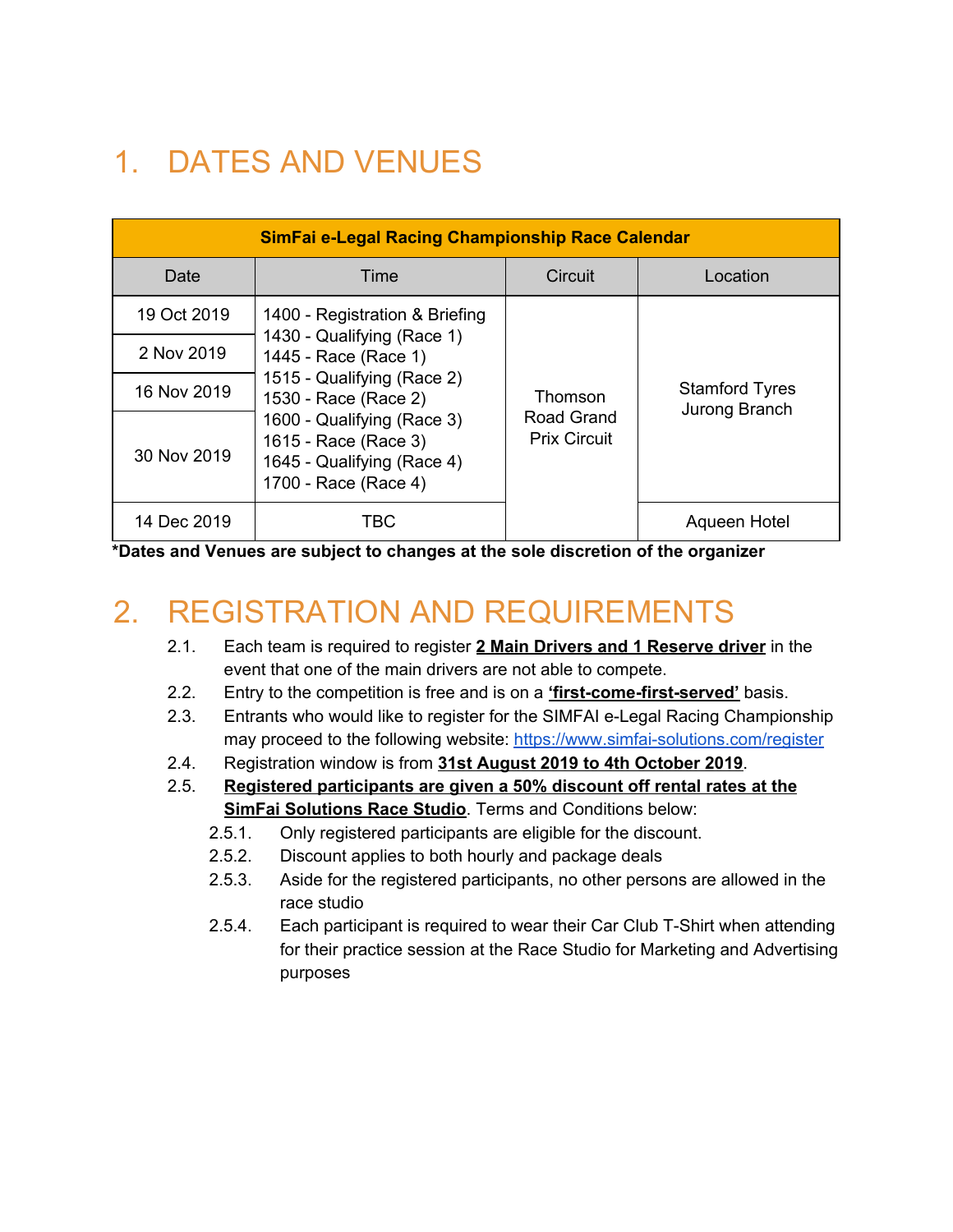### <span id="page-3-0"></span>3. CAR, HARDWARE & CIRCUIT SPECS

3.1. The championship will be conducted as a One-Make using the following car:



**Renault Megane RS 275 Trophy-R** Engine Type - 2 litre, 4 Cylinder, 16 Valve Power - 275 BHP @ 5500 RPM Torque - 361 NM Torque @ 3000 RPM Transmission - 6 Speed Manual Drivetrain Layout - Front Engine, Front Wheel Drive

- 3.1.1. The hardware provided will be in Right-Hand Drive Configuration
- 3.1.2. The cockpit view of the car will be Left-Hand Drive
- 3.1.3. Drivers will require knowledge on how to operate a manual-gearbox driven vehicle
- 3.2. The circuit used throughout the Championship will be the following:

**Thomson Road Grand Prix Circuit**

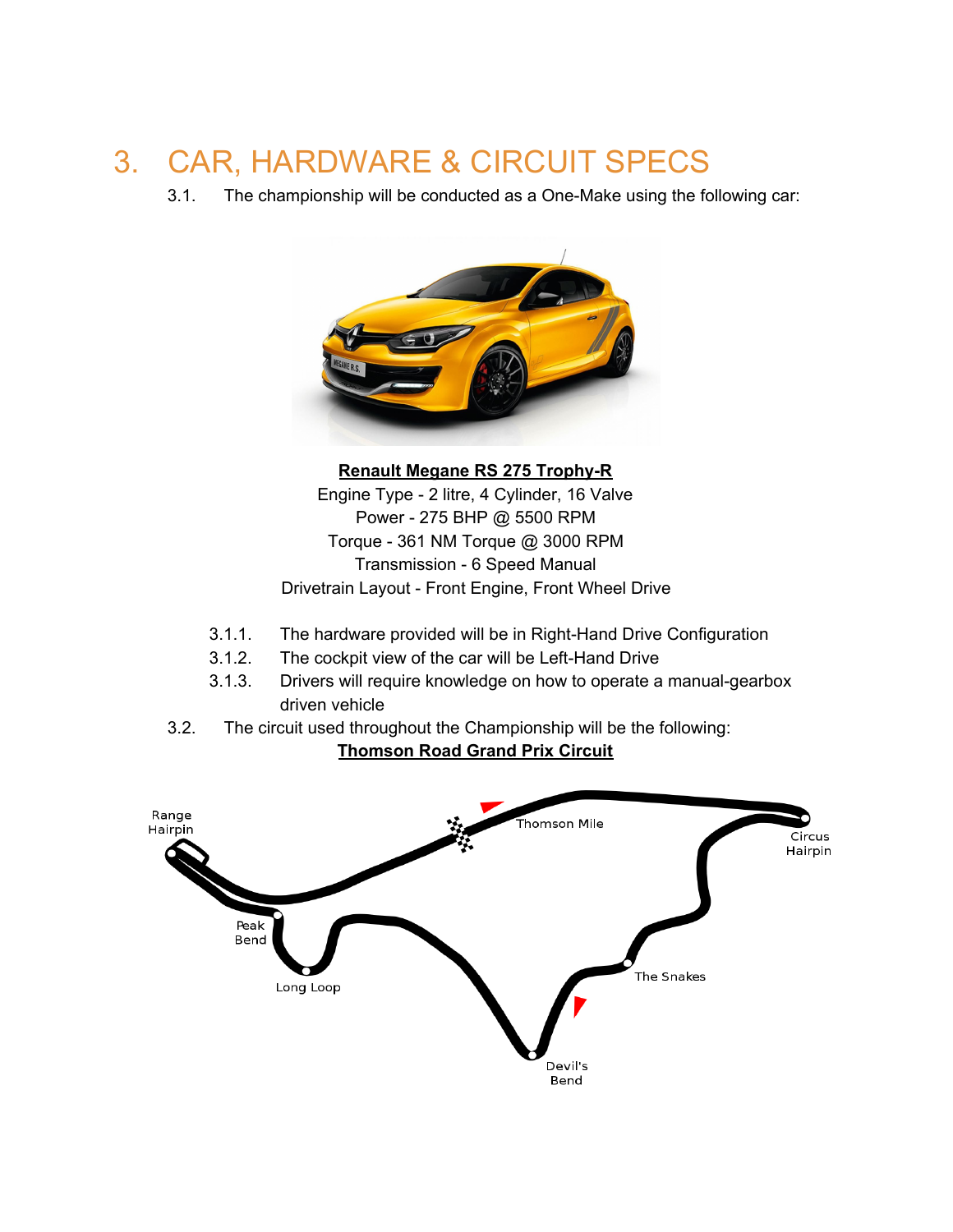### <span id="page-4-0"></span>4. GENERAL TOURNAMENT RULES

- 4.1. The entire event will run on PC. Peripherals will be provided on-site.
- 4.2. Participants must follow the schedule mentioned by the Championship officials.
	- 4.2.1. All tournament schedules will be communicated to participants by the Championship official.
	- 4.2.2. Penalties for tardiness and/or delaying the session may be given by the official.
- 4.3. Participants may not use force/violence outside the game to influence the outcome of the game. Severe punishments such as disqualification will be imposed and will also be banned from further events run by the organizers.
- 4.4. The following are considered illegal and will be punished:
	- 4.4.1. Creating/Exploiting Bugs.
	- 4.4.2. Match Fixing/Collusion. Conspiring to do either falls under this category, and the involved parties will be dealt with accordingly.
	- 4.4.3. Deliberate Disconnection: Deliberately disconnecting for improper or unclear reasons is prohibited and will be punished.
	- 4.4.4. Cheating: Using any kind of hardware/device or third-party software to cheat, or using any resembling means to cheat. Conspiring to cheat also falls under this category, and the involved parties will be dealt with accordingly.
	- 4.4.5. Participating under the influence of alcohol or prohibited drugs. Participants caught violating this rule after investigation has been carried out will be disqualified immediately and be denied any winnings they may have accrued.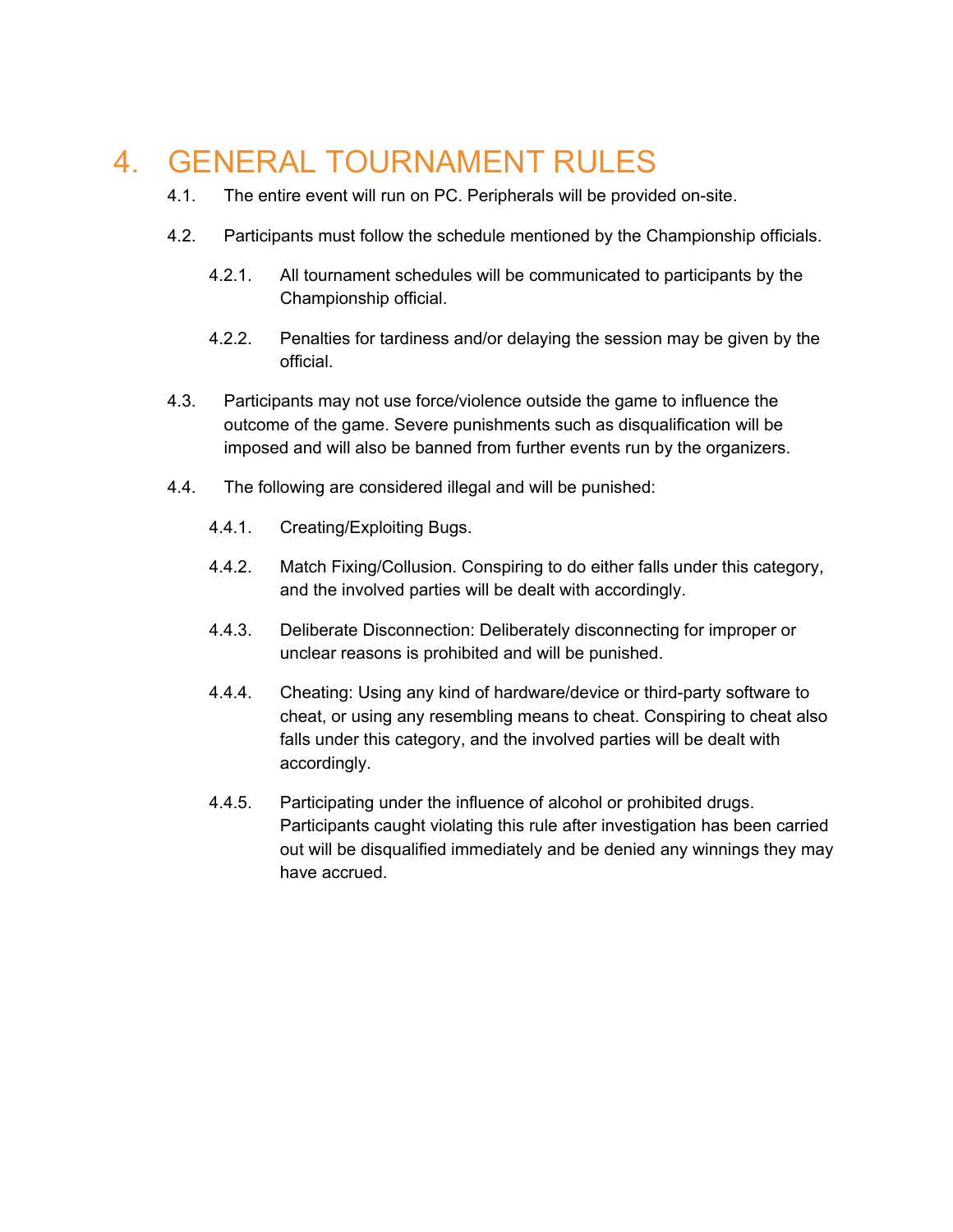### <span id="page-5-0"></span>5. ON-TRACK RULES AND DRIVER ETIQUETTE

#### **5.1. Driving**

- 5.1.1. The Driver must drive the car alone and without any aids not provided by the organizers.
- 5.1.2. Drivers must make every reasonable effort to use the track at all times and may not deliberately leave the track without a justifiable reason.
- 5.1.3. A Driver who leaves the track should rejoin providing they do not perform a Dangerous Reentry or gain any lasting advantage, at the sole determination of the Officials.

#### **5.2. Passing and Defending**

- 5.2.1. The act of passing is initiated when the trailing car's front wheel overlaps with the lead car's rear wheel. The act of passing is complete when the trailing car's rear wheel is ahead of the lead car's front wheel.
- 5.2.2. The responsibility for the decision to pass another car, and to do it safely, rests with the overtaking Driver, although the leading Driver should be aware that he/she is being passed and must also observe the rules when defending.
- 5.2.3. The leading Driver has the right to choose any line so long as not to be considered denying another vehicle adequate Racing Room (as defined below) or in violation of any other rule set out in this section.
- 5.2.4. Racing Room is considered to be roughly one-car's width measured from outside the white lines defining the track edges. Once a trailing car has its front wheel next to the Driver of the leading vehicle, it is considered that the trailing car has a right to be there, and that the leading Driver must leave the trailing Driver sufficient Racing Room.
- 5.2.5. If adequate racing room is left for the trailing car, and there is incidental contact made between the cars, the contact will be considered "side-to-side" and shall be deemed acceptable provided no other rule has been broken.
- 5.2.6. If, in the case of side-to-side contact, one or more of the cars leave the racing surface (involuntarily) then it may be considered "a racing incident".

#### **5.3. Giving a Position Back**

5.3.1. Drivers who gain a position as a result of prohibited on-track behaviour,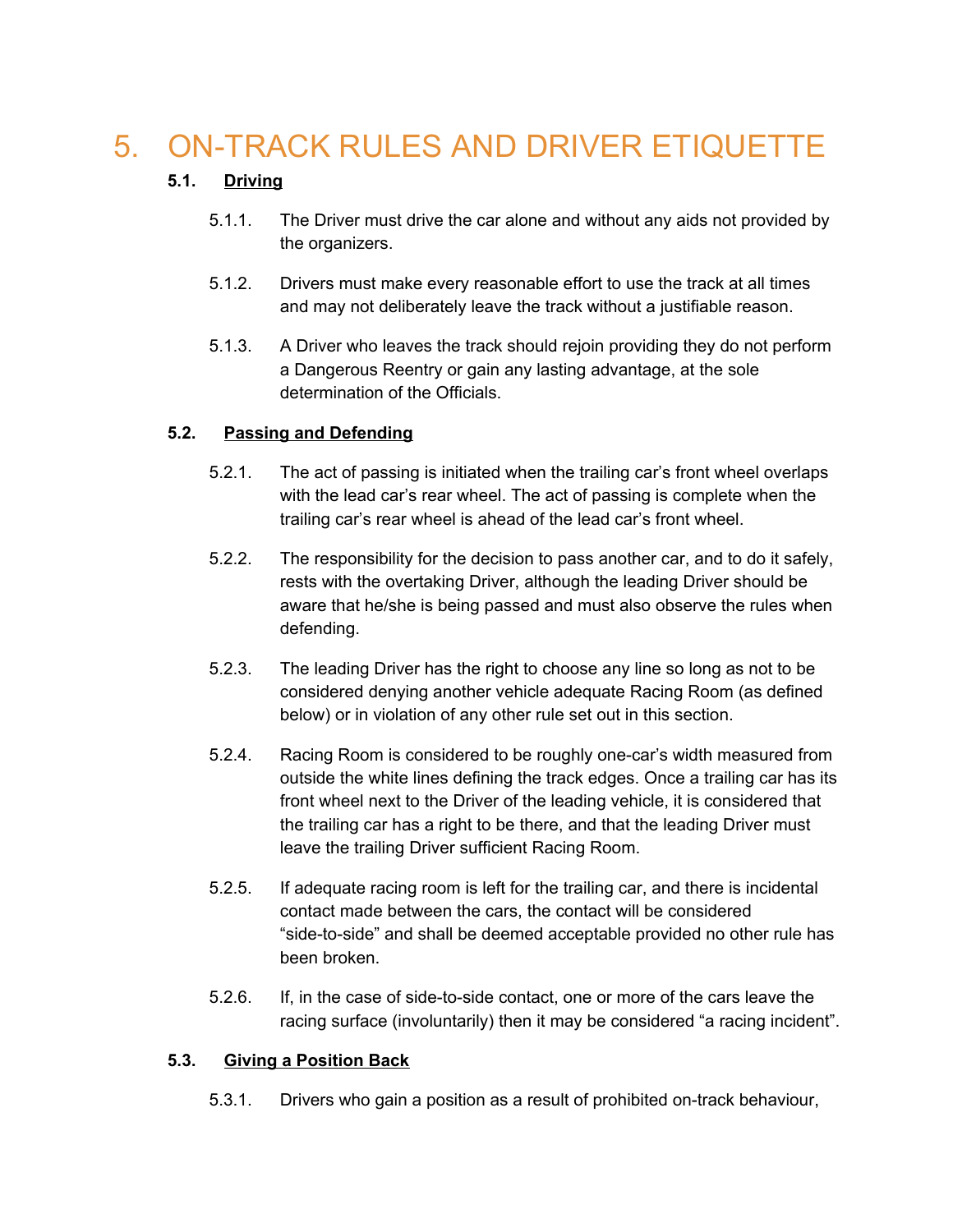e.g. by leaving the circuit or causing avoidable contact, shall be expected to give back the position gained within a reasonable timeframe and where possible (in both cases as deemed by the Officials), whether instructed to by the Game or not. Any Driver deemed by the Officials, in their sole discretion, to have unfairly gained a lasting position shall be penalised.

#### **5.4. In-Game Penalties**

5.4.1. Penalties and other instruction may be automatically issued by the Game to Drivers who break certain on-track rules. Drivers are expected to follow any such instructions as directed by the Game. Penalties applied by the Game shall stand and are not open to review or appeal, unless deemed by the Officials to be the result of a game function that, in the sole determination of Administration, is not functioning as intended (but not including limitations of the Game). The Officials reserve the right to apply penalties to Drivers in addition to any applied by the Game.

#### **5.5. Game Limitations, Bugs and Glitches**

5.5.1. Should a Driver be affected by any issue which is attributed, at the sole determination of the Officials, to a bug, glitch or limitation of the Game then no form of restart, delay, review, appeal or other remedy shall be considered unless deemed appropriate by the Officials at their sole discretion, and the Officials shall be expected to take no further action beyond reporting the issue to the developers of the Game.

#### **5.6. Drop-outs and Connection Issues**

- 5.6.1. Should all Drivers fail to successfully join when an in-game session launches then a session restart shall be considered at the sole determination of the Officials.
- 5.6.2. If a Driver drops out of the Game after a session has started (due to connection issues or otherwise), there will be no type of re-start of the session unless deemed appropriate by the Officials. If a Driver suffers connection issues due to low bandwidth, resulting in unusual ("laggy") car behaviour within the game, then that Driver may be disqualified from the session where they will forfeit any points or lap time associated with that session.

#### **5.7. Restarts**

5.7.1. If a significant number of Drivers, at the sole discretion of the Officials, do not complete a session for any reason, then that session may be restarted. Races may be restarted if an on-track accident results in a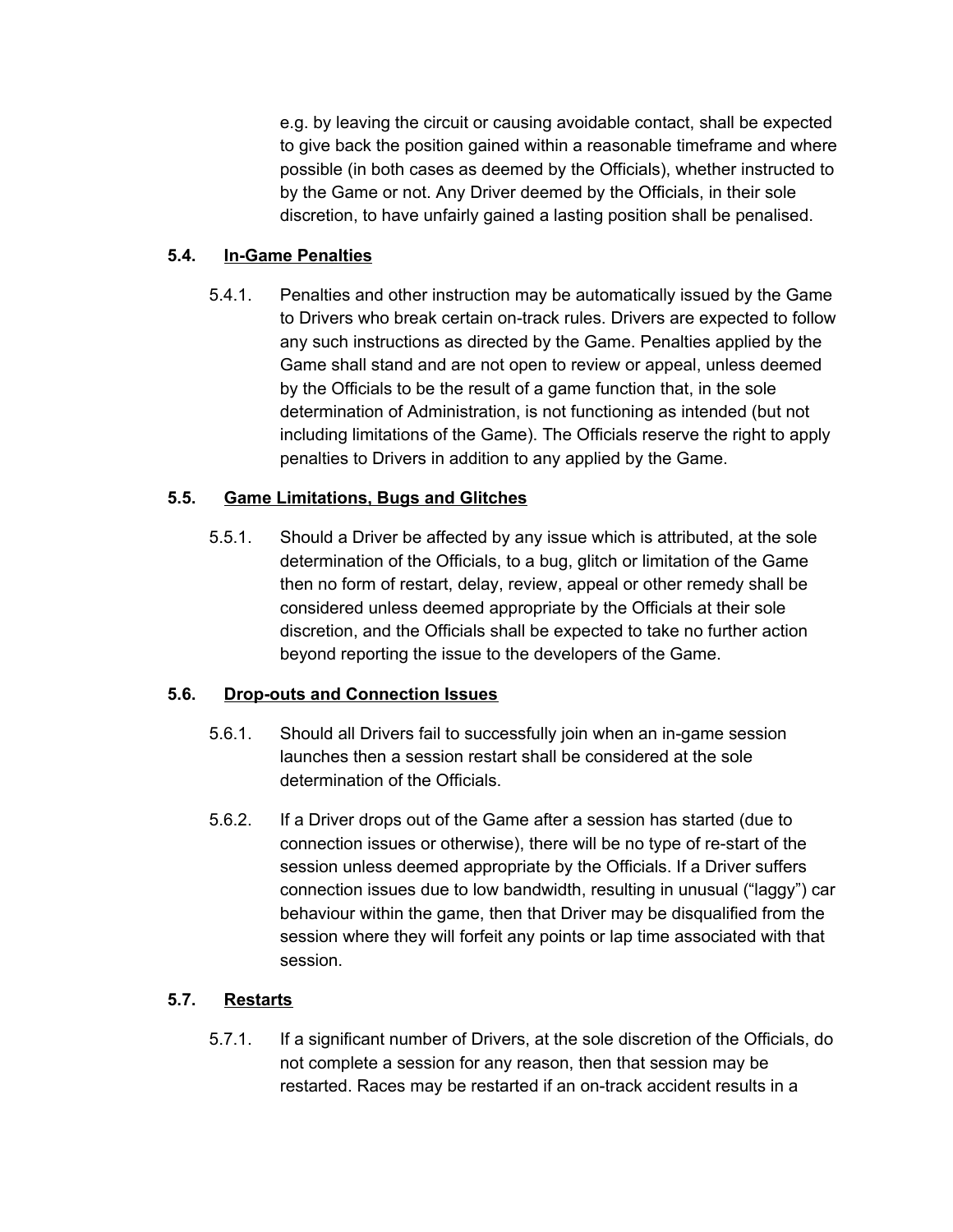significant number of drivers being impeded and/or unable to continue in the race, at the sole discretion of the Officials, the Officials reserve the right to restart, cancel, end or otherwise amend a session at any point and without notice.

#### **5.8. Leaving a Race**

5.8.1. Drivers may not leave an active session under any circumstances without approval from an Official. Failure to abide by this rule may result in a penalty, in accordance with Section 6.

#### **5.9. Forfeit**

5.9.1. If a Driver chooses to forfeit a race or qualifying session, otherwise fails to complete a race or qualifying session for any reason or is disqualified, they will forfeit that race or qualifying session (as applicable) and forfeit any points or lap time associated with that race or qualifying session (as applicable). Drivers may not end a race or otherwise quit out of the session under any circumstances without approval from an Official. Failure to abide by this rule may result in a penalty in accordance with Section 6.

### <span id="page-7-0"></span>6. DISCIPLINARY PROCEDURES

#### **6.1. Warning**

- 6.1.1. If a Driver breaks a rule and no lasting advantage is gained then a warning may be applied. For example, causing Avoidable Contact where no position changes or significant damage occurs as a result.
- 6.1.2. Warnings may also be applied if a Driver is deemed to have broken any rules but these rule-breaks were not deemed to have been intentional and/or no lasting advantage was gained or lasting disadvantage suffered by other Drivers.
- 6.1.3. When a warning is issued, no penalty is applied outright but the discrepancy is noted. Drivers who receive multiple Warnings are issued with grid place penalties, as defined below:

| <b>Number of warnings</b> | <b>Grid Penalty</b>                         |  |  |
|---------------------------|---------------------------------------------|--|--|
| 3rd warning               | 1 place grid penalty at the end of the race |  |  |
| 5th warning               | 2 place grid penalty at the end of the race |  |  |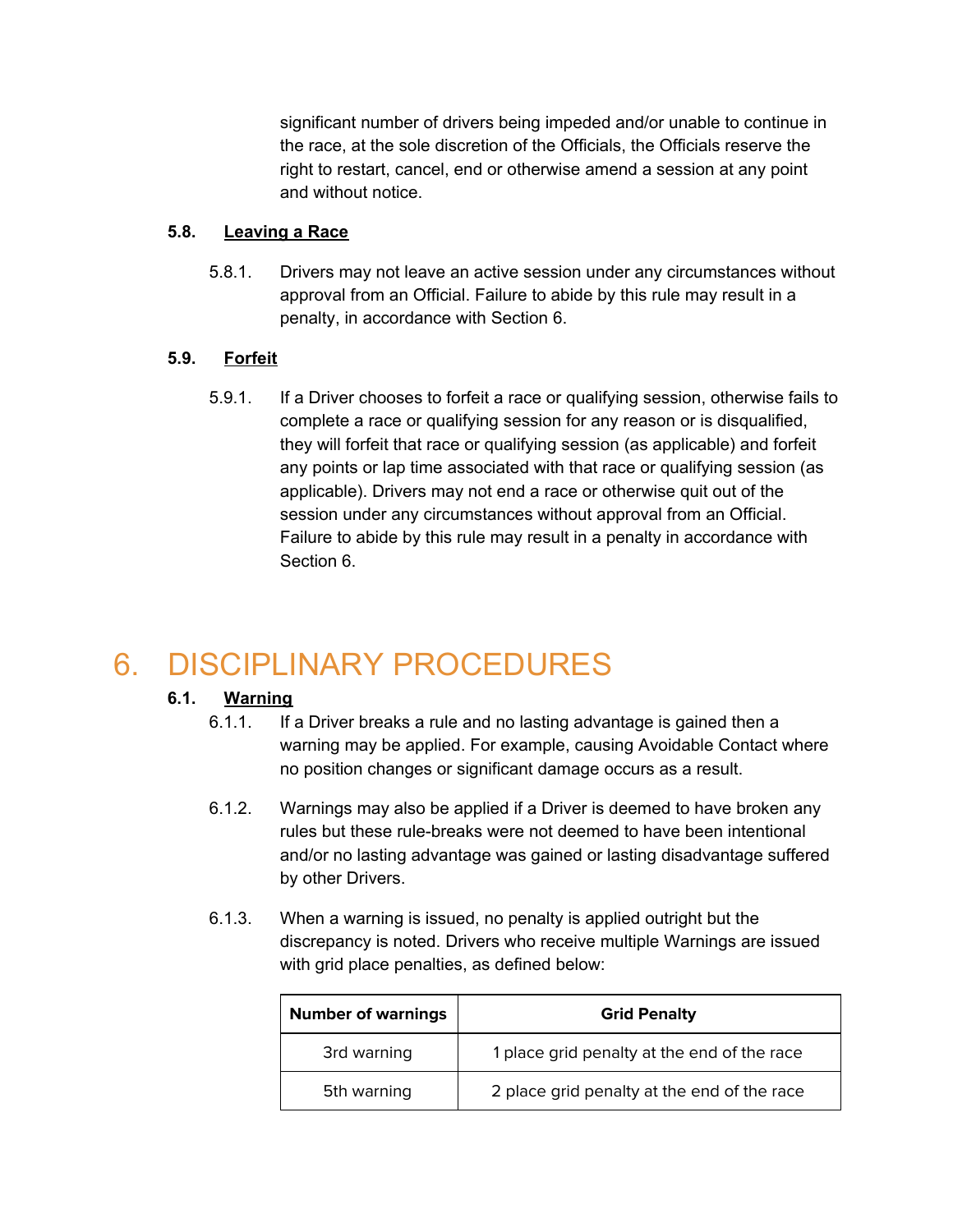#### **6.2. Disqualification**

6.2.1. Drivers who intentionally break a rule and purposely cause themselves and/or any other Driver a significant disadvantage may be disqualified from the respective session and/or future races in the SimFai e-Legal Racing Championship, as deemed appropriate by the Officials. For example, driving the wrong way. Any Driver whose conduct is deemed unacceptable, either in-game or otherwise, may be disqualified from the session.

### <span id="page-8-0"></span>7. CONDUCT

- 7.1. Participants must be responsible for their actions. Any participant that violates the player conduct will be penalized, including immediate disqualification.
- 7.2. Participants are expected to respect their fellow participants and all of the events staff. Participants shall not make any indecent, impolite or insulting actions or gestures towards the aforementioned parties.
- 7.3. Participants are prohibited from being vulgar and spamming, both in-game and in the communication platform.
- 7.4. Betting is strictly forbidden between participants and will not be tolerated.
- 7.5. Agreeing on losing on purpose will also be considered as a disqualification if found out by the organizers.
- **7.6. All participants are required to wear their Car Club attire throughout the championship. Failure to do so will incur a penalty of 10 driver championship points.**
- **7.7. Each car club are required to bring at least 5 supporters to each round, throughout the championship. Failure to do so will incur a penalty of 10 Car Club Championship points**

### <span id="page-8-1"></span>8. PRINCIPLE AND RUNNING

- 8.1. The SimFai e-Legal Racing Championship will consist of 5 rounds, held on Saturday, on different dates.
- 8.2. The maximum amount of participants is capped at 16.
- 8.3. The following settings are enabled on the server:
	- ABS On
	- Traction Control Off
	- Stability Aid Off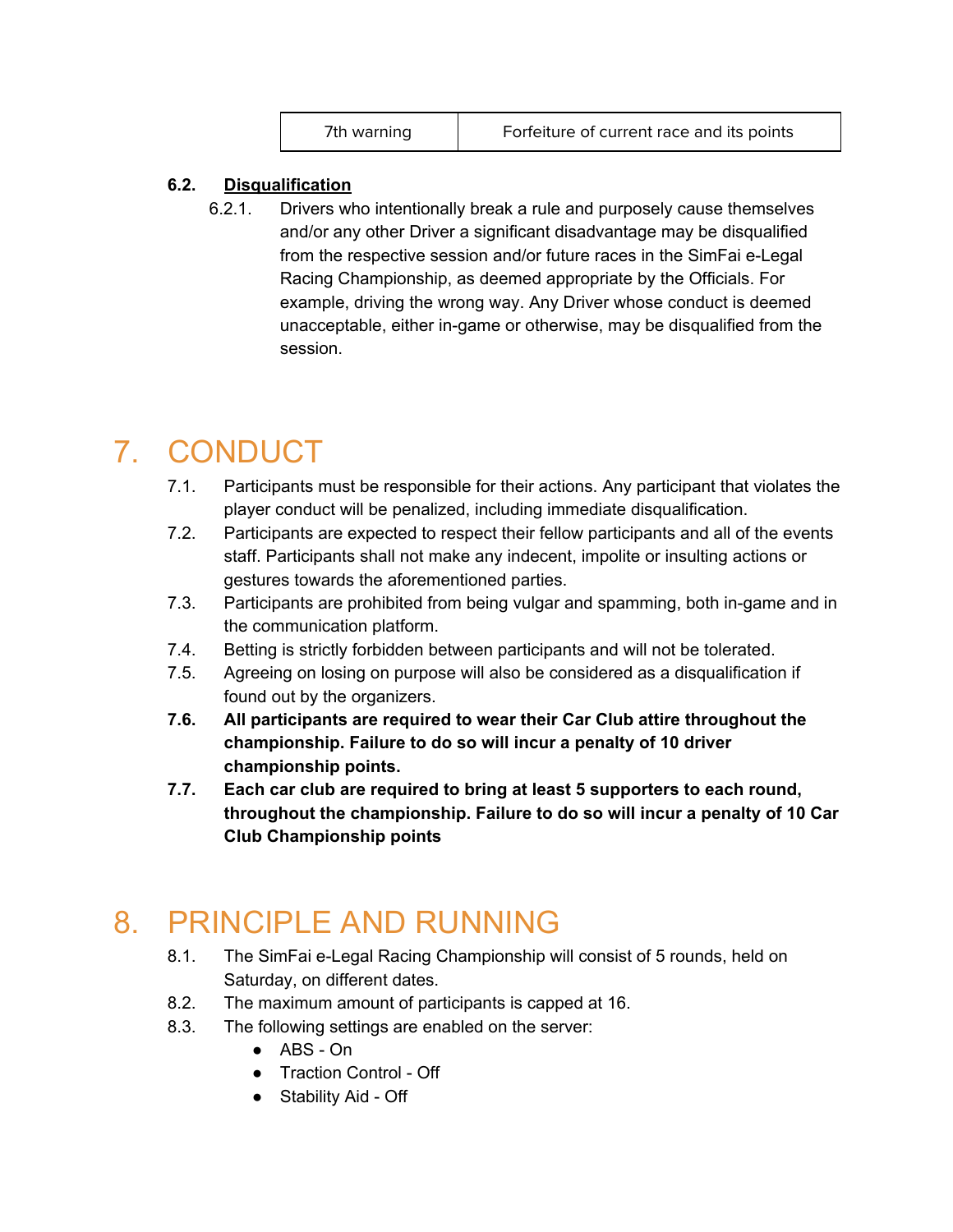- Auto Clutch Off
- Fuel Rate Off
- Damage Rate 100%
- Jumpstart Penalty Drive Through Penalty
- Track Surface Dynamic
- 8.4. Each round will be run over 2 segments:
	- 1. Qualifying
	- 2. Race

#### **8.5. Qualifying**

- 8.5.1. Duration for Qualifying will be 15 minutes.
- 8.5.2. Attendance for Qualifying is mandatory.
- 8.5.3. Chassis setup is fixed.

#### **8.6. Race**

- 8.6.1. Duration for Race will be 5 laps.
- 8.6.2. Grid position is based on results from Qualifying segment.
- 8.6.3. Chassis setup is fixed
- 8.6.4. Finishing position will determine points awarded to the participant and subject to penalties awarded by officials.

### <span id="page-9-0"></span>9. OVERALL CHAMPIONSHIP CLASSIFICATION

- 9.1. Points obtained will contribute to the respective team's standings in the Car Club Championship and Driver Standings.
- 9.2. Points earned by Reserve Driver contributes to Car Club Championship but does not contribute to the Driver Standings

| <b>Championship Points Table</b> |    |    |    |    |  |  |
|----------------------------------|----|----|----|----|--|--|
| Position                         |    | 2  | 3  |    |  |  |
| Points                           | 75 | 72 | 69 | 66 |  |  |